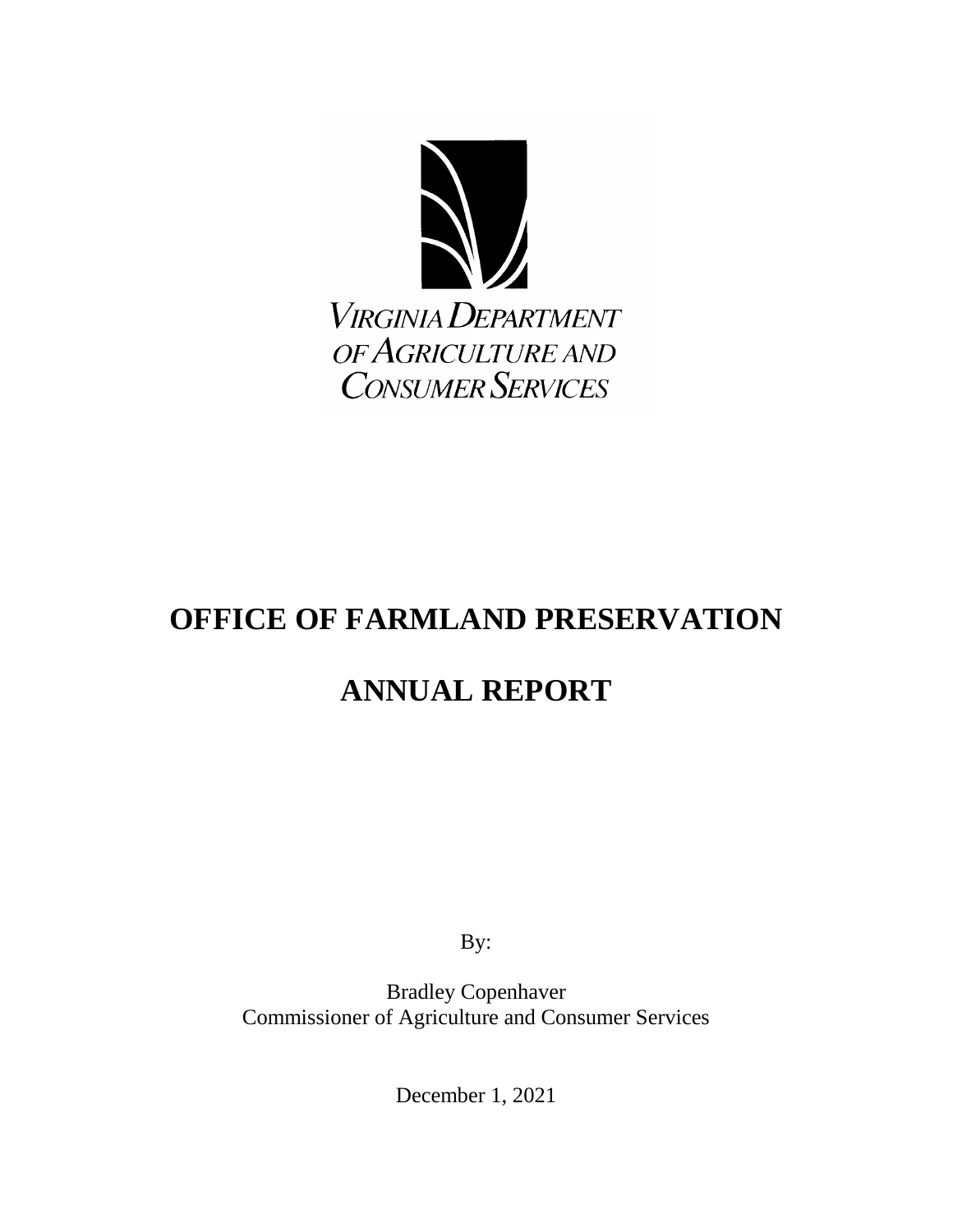# **TABLE OF CONTENTS**

| Appendix 1 - Status of Local Purchase of Development Rights (PDR) Program 10 |  |
|------------------------------------------------------------------------------|--|
|                                                                              |  |
|                                                                              |  |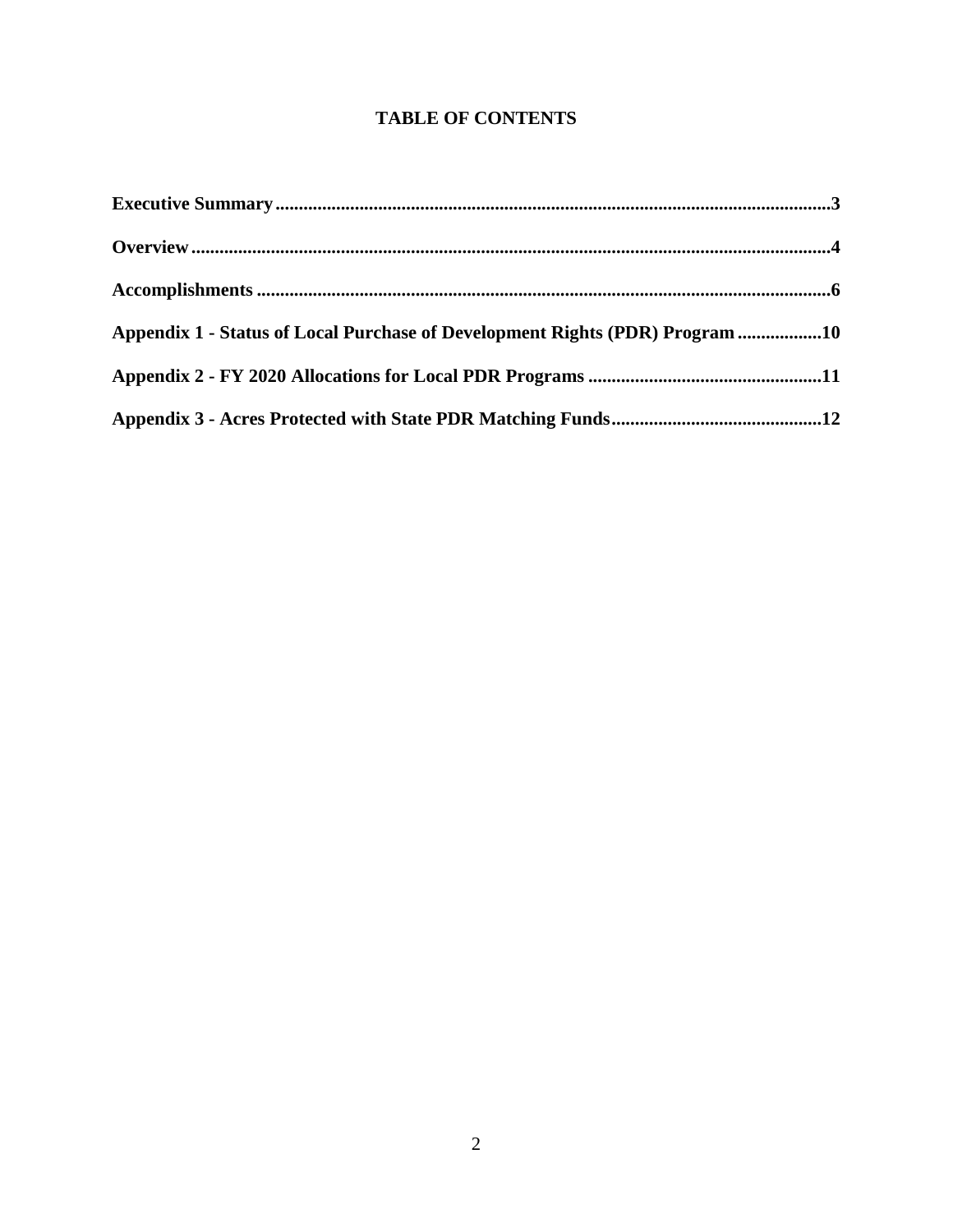## **EXECUTIVE SUMMARY**

This report presents the primary accomplishments of the Office of Farmland Preservation (OFP) for the period of December 1, 2020 – November 30, 2021.

Significant accomplishments for OFP during this reporting period include the following:

- Continued to work with key agriculture, conservation, and government partners to refine the allocation process for state matching funds to local purchase of development rights (PDR) programs;
- Allocated \$270,000 in fiscal year (FY) 2021 state matching funds to five local PDR programs, of which \$250,000 was new funding and \$20,000 was earned interest;
- Worked with local PDR programs to permanently preserve 152 acres (one easement) of working farm and forest lands. OFP provided \$75,457 of the \$150,915 total purchase price and transaction costs paid for these easements;
- Launched a new and improved Virginia Farm Link website at virginiafarmlink.org, with improved functionality and updated interface, as well as an expanded resource library for both existing and new agricultural producers;
- Allocated \$16,000 to Virginia Cooperative Extension (VCE) to reimburse VCE for (i) workshops it conducted to help farm families and professional service providers transition farms and farming operations and (ii) online workshops and webinars of interest to agricultural producers, to be recorded and published on the new Virginia Farm Link website; and
- Continued a collaboration with the Virginia Farm Bureau Federation (VFBF) on the management of the Certified Farm Seekers Program and on continued improvements to the Virginia Farm Link website and database.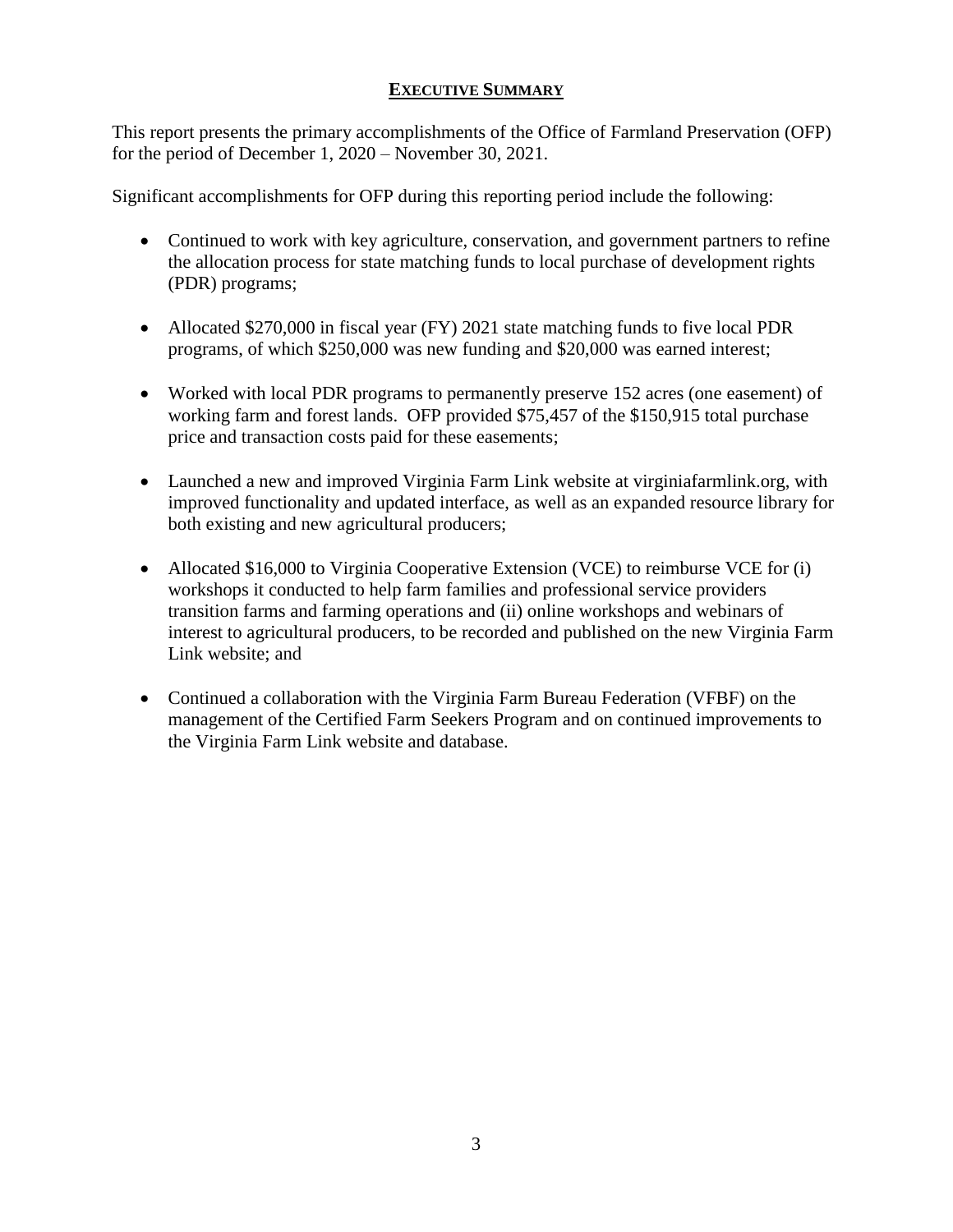### **OVERVIEW**

Section 3.2-203 of the Code of Virginia requires the Commissioner of Agriculture and Consumer Services (Commissioner) to submit a written report on the operation of the Office of Farmland Preservation (OFP) to the chairmen of the House Committee on Agriculture, Chesapeake and Natural Resources and the Senate Committee on Agriculture, Conservation and Natural Resources by December 1 of each year.

The following are the specific powers and duties of OFP as established in § 3.2-201 of the Code of Virginia:

- "1. To develop, in cooperation with the Department of Small Business and Supplier Diversity, the Virginia Farm Bureau Federation, the American Farmland Trust, the Virginia Land Conservation Foundation, the Virginia Outdoors Foundation, the Virginia Association of Counties, and the Virginia Cooperative Extension: (i) model policies and practices that may be used as a guide to establish local purchase of development rights programs; (ii) criteria for the certification of local purchase of development rights programs as eligible to receive grants, loans or other funds from public sources; and (iii) methods and sources of revenue for allocating funds to localities to purchase agricultural conservation easements;
- 2. To create programs to educate the public about the importance of farmland preservation to the quality of life in the Commonwealth;
- 3. To provide technical, professional, and other assistance to farmers on matters related to farmland preservation;
- 4. To provide technical, professional, and other assistance to local governments interested in developing additional farmland preservation policies and programs. Such policies and programs shall include (i) use value assessment and taxation pursuant to §§ 58.1-3230 and 58.1-3231; (ii) transfer of development rights pursuant to Article 7.1 (§ 15.2-2316.1 et seq.) of Chapter 22 of Title 15.2; (iii) agricultural and forestal districts pursuant to Chapter 43 (§ 15.2-4300 et seq.) of Title 15.2; and (iv) establishment of local lease of development rights; and
- 5. To administer the Virginia Farm Link program established pursuant to § [3.2-202.](http://leg1.state.va.us/cgi-bin/legp504.exe?000+cod+3.2-202)"

In addition, § 3.2-201 was expanded in 2008 to include the following language regarding the allocation of state matching funds to local purchase of development rights (PDR) programs:

"State grants shall be distributed to local purchase of development rights programs under policies, procedures, and guidelines developed by the Office of Farmland Preservation. In general, for each \$1 in grant moneys awarded by the Office, the applicable local purchase of development rights program of the county or city shall be required to provide a \$1 match. However, as part of these policies, procedures, and guidelines developed by the Office, the Office shall include incentives that recognize and encourage counties and cities participating in use value taxation pursuant to Article 4 (§ 58.1-3229 et seq.) of Chapter 32 of Title 58.1."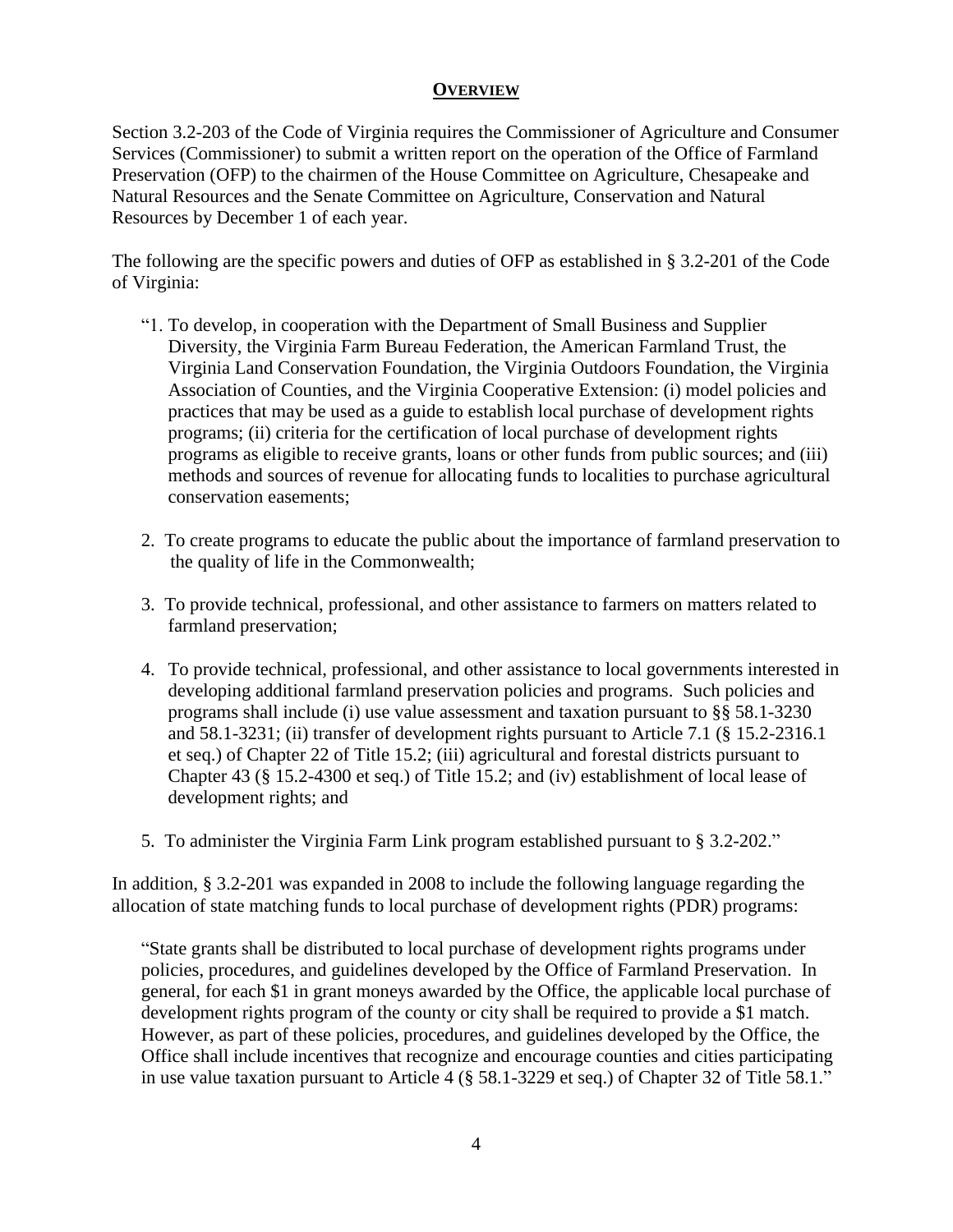In establishing OFP, the General Assembly created a program to address two challenges that threaten the future viability of Virginia's agriculture industry sector. The first of these challenges is an aging farm population coupled with the difficulty young prospective farmers face when seeking to enter the profession. The average principal farm operator in Virginia is 58.5 years of age, and 37 percent of principal farm operators are aged 65 or older. There are five times as many producers over the age of 65 as there are under the age of 35. According to the American Farmland Trust (AFT), nationwide, 371 million acres of agricultural land owned by aging landowners is expected to change hands over the next 15 years.

The second challenge relates to the continued loss of farm and forest land to developed uses in Virginia. In 2020, AFT released a report entitled "Farms Under Threat: the State of the States" that analyzed nationwide data to determine the total loss of agricultural land. Nationally, between 2001 and 2016, 11 million acres of farmland and ranchland were converted to urban and highly developed land use (UHD) or low-density residential land use (LDR). UHD represents what is typically thought of when discussing development – the urban and suburban creep surrounding established urban centers. LDR represents the conversion of agricultural land to large-lot housing development. AFT's analysis found that LDR often leads to UHD development. In addition, AFT created the Nationally Significant farmland designation to identify the most productive, versatile, and resilient land for sustainable food and crop production. AFT found that between 2001 and 2016, 4.4 million acres of Nationally Significant land were converted to UHD and LDR land uses.

In Virginia, 339,800 acres of agricultural land were converted to UHD or LDR land uses between 2001 and 2016. Significantly, 80 percent of that conversion (272,900 acres) was to LDR land use, which fragments the agricultural land base and limits the production, marketing, and management options for the remaining working landscape. Agricultural land located in LDR areas in 2001 was seven times more likely to convert to UHD by 2016, indicating the importance of land use policies that help keep working landscapes intact. Notably, these data do not include the growing threat of conversion to non-residential development, including utility-scale solar, which is a growing industry in Virginia.

These data illustrate a decreasing amount of farmland available for agricultural use in Virginia over time, which has the potential to adversely impact the agricultural industry and Virginia's economy. Agriculture remains Virginia's largest industry. AFT estimated that the farmland converted between 2001 and 2016 into UHD or LDR land uses in Virginia was sufficient acreage to generate \$164 million in annual revenue, not including income derived from agritourism activities. This loss also results in increased fragmentation of the remaining farm and forest land. Farmers and foresters will continue to face increasing threats as land prices increase and fragmentation expands.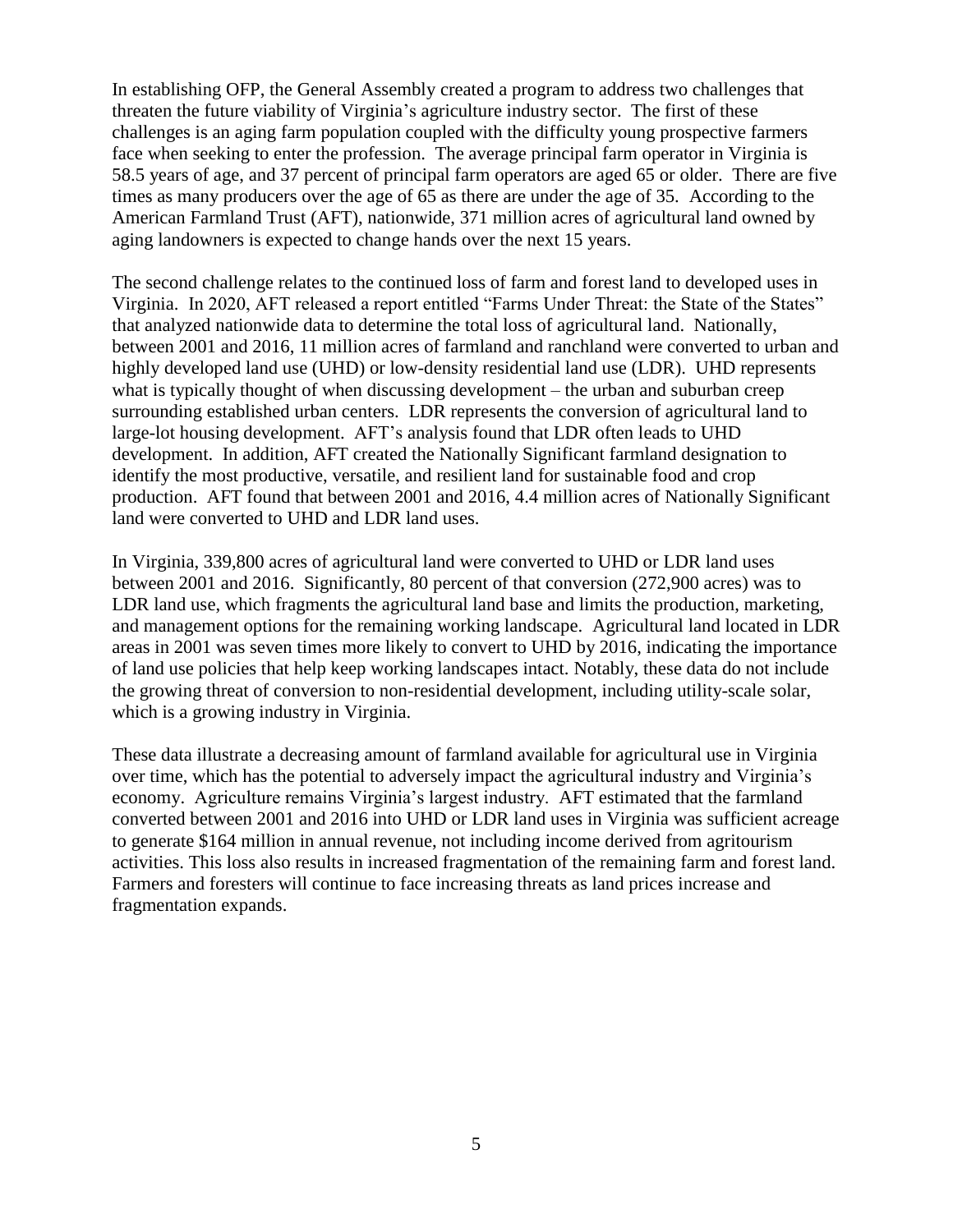### **ACCOMPLISHMENTS**

The following are the accomplishments of the office during December 1, 2020 – November 30, 2021:

### **ADMINISTERING PDR MATCHING FUNDS**

Since its establishment in 2007, OFP staff has worked with local governments, farm and conservation organizations, and other interested parties to establish local purchase of development rights (PDR) programs. PDR programs compensate landowners who permanently preserve their land by voluntarily placing a perpetual conservation easement on the property. Twenty-two (22) local PDR programs exist to date in Virginia, six of which have some level of current local funding available (see Appendix 1).

OFP worked with key stakeholders to develop a two-part certification process for the use of state PDR matching funds. The first part was a certification of the amount of local matching funds that the locality had available for its PDR program. The second part was an application to certify the elements of the local PDR program based on *A Model Purchase of Development Rights (PDR) Program for Virginia* developed by the State Farmland Preservation Task Force in 2005.

During the fiscal year (FY) 2021 state matching funds grant round, OFP allocated \$270,000, of which \$250,000 was new funding and \$20,000 of which was interest. Localities had until December 18, 2020, to submit their fiscal and program certification forms. Five localities met the fiscal and certification deadline for FY 2021 funding. These five localities certified that they had a total of approximately \$5.1 million in non-state funding (\$1.66 million in FY 2021 and \$3.43 million from previous years) available to match state funds. The allocations for FY 2021 were awarded to localities in January 2021 (see Appendix 2).

Localities have up to two years from the execution of the Intergovernmental Agreement (IGA) between the locality and the Virginia Department of Agriculture and Consumer Services (VDACS) to close on approved agricultural conservation easements. As in recent years, OFP gave localities with remaining FY 2019 funding until May 30, 2021, to close and record an approved agricultural conservation easement. One locality, Clarke County, did not meet the deadline to use these funds as a result of extenuating circumstances related to the COVID-19 pandemic and was allowed an additional extension, as these funds were committed to an easement purchase also leveraging funding from the National Resources Conservation Service Agriculture Land Easement program and the Virginia Land Conservation Foundation.

The COVID-19 pandemic had an impact on land conservation activity, including delays in appraisals and uncertainty in locality finances, so fewer PDR easements were completed than is typical. During the reporting period, \$75,458 in state matching funds from the fund administered by OFP (the Fund) were used in part to permanently protect 152 acres (one easement) in partnership with a local PDR program. The total purchase price and transaction cost paid for this easement was \$150,915. Since the program's inception in 2007, a total of \$12.4 million in state matching funds from the Fund have been used in part to permanently protect 14,473 acres (108 easements) in partnership with 16 local PDR programs (see Appendix 3).

VDACS is currently in the process of allocating to local PDR programs the \$1,000,000 available for the FY 2022 grant round. Localities have until December 18 to submit their fiscal and program certifications.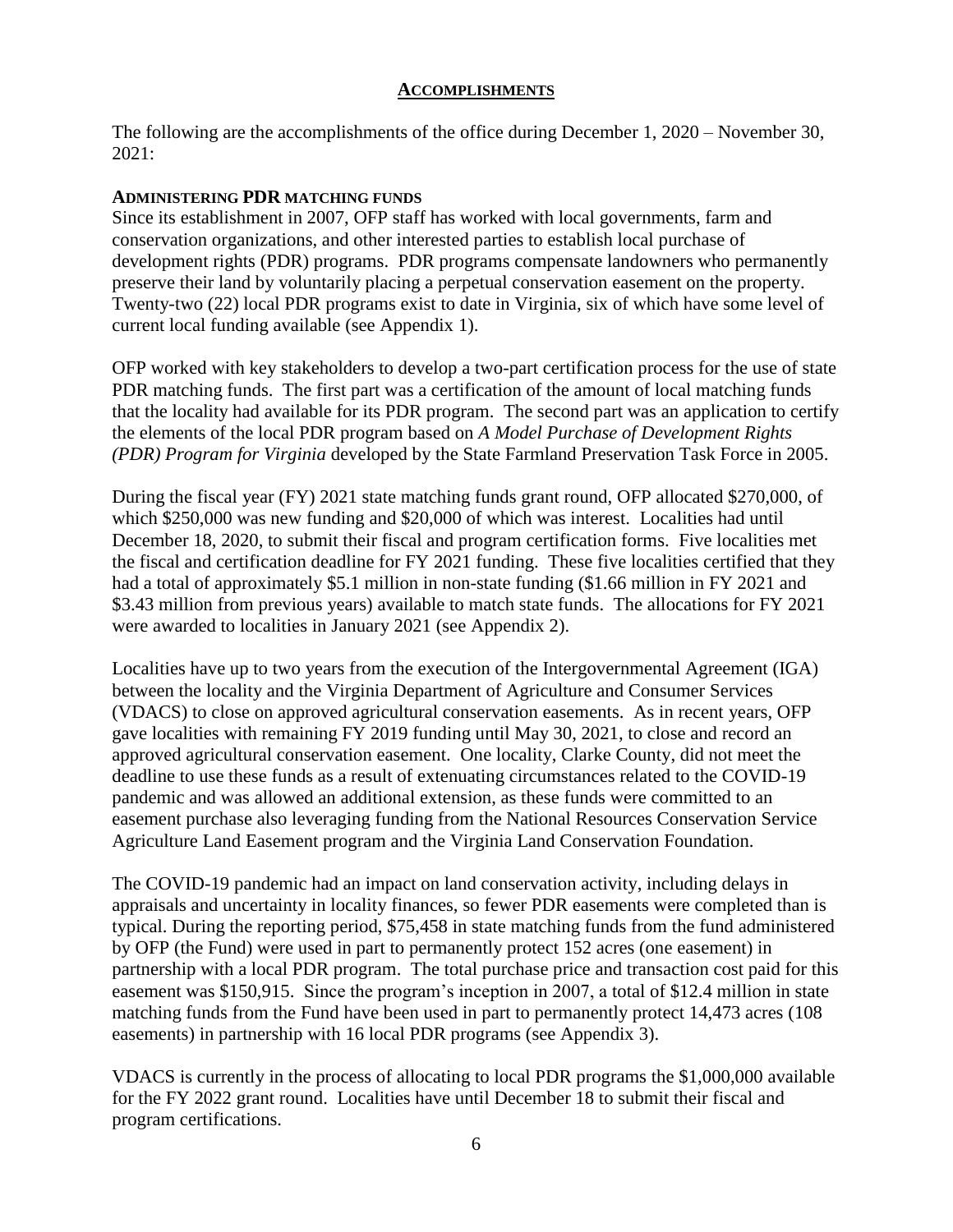### **PROVIDING TECHNICAL ASSISTANCE AND EDUCATION ON FARMLAND PRESERVATION**

Since the establishment of OFP in 2007, staff has been asked to provide technical assistance to local and state governments, agricultural and conservation organizations, individual landowners and farmers, and others interested in learning more about farmland preservation in Virginia.

The following outlines efforts by OFP to provide technical assistance and outreach on farmland preservation issues from December 1, 2020 – November 30, 2021:

*Outreach*: As a result of the global pandemic, most public outreach events were cancelled and OFP participated in more direct communication with partners and citizens. The OFP Coordinator did make a presentation at the Virginia United Land Trusts Land Conservation and Greenways Conference on April 21, 2021.

*Mapping:* OFP, in partnership with the Secretary of Agriculture and Forestry, was engaged closely with the agricultural and conservation community on mapping agricultural conservation priorities. The Department of Conservation and Recreation, at the request of the Secretary of Natural Resources, unveiled in 2019 *ConserveVirginia*, a data-based, GIS tool to identify priority conservation lands in Virginia. In the first iteration of *ConserveVirginia*, the Agriculture and Forestry data layer did not accurately depict agricultural priorities and, because the map is being used to prioritize the distribution of limited land conservation funds and to shape policy (such as solar siting), having agricultural priorities represented accurately is crucial. OFP staff convened an advisory group with representatives from the Virginia Agribusiness Council, VFBF, and a number of land trusts, to evaluate the existing data and identify improvements. The group agreed that, while not perfect, the American Farmland Trust's "Farms Under Threat" data layer was better representative of agriculture in Virginia and the Secretary of Agriculture and Forestry was successful in getting this data layer into *ConserveVirginia* version 3.0.

*Website:* OFP continued to provide updated information on its website at: [http://www.vdacs.virginia.gov/conservation-and-environmental-farmland-preservation](http://www.vdacs.virginia.gov/conservation-and-environmental-farmland-preservation-tools.shtml)[tools.shtml.](http://www.vdacs.virginia.gov/conservation-and-environmental-farmland-preservation-tools.shtml) The website provides information on the office as well as the issues and challenges related to the loss of Virginia's working farm and forest lands. It also includes links to the websites, program ordinances, easement templates, and other materials for many of the 22 local PDR programs and the two local transfer of development rights programs currently established.

*Landowner phone calls/e-mails:* The OFP Coordinator communicated with numerous landowners and farmers interested in understanding the range of options for permanently protecting their land. OFP also fielded numerous calls and e-mails from farm owners and farm seekers interested in the Virginia Farm Link program and the Virginia Century Farm program.

### **VIRGINIA FARM LINK PROGRAM**

OFP is charged with administering the Virginia Farm Link program. Pursuant to Va. Code § 3.2-202, the purpose of the Virginia Farm Link program is to do the following:

". . .provide assistance to retiring farmers and individuals seeking to become active farmers in the transition of farm businesses and properties from retiring farmers to active farmers. Such assistance shall include, but not be limited to, (i) assistance in the preparation of business plans for the transition of business interests; (ii) assistance in the facilitation of transfers of existing properties and agricultural operations to interested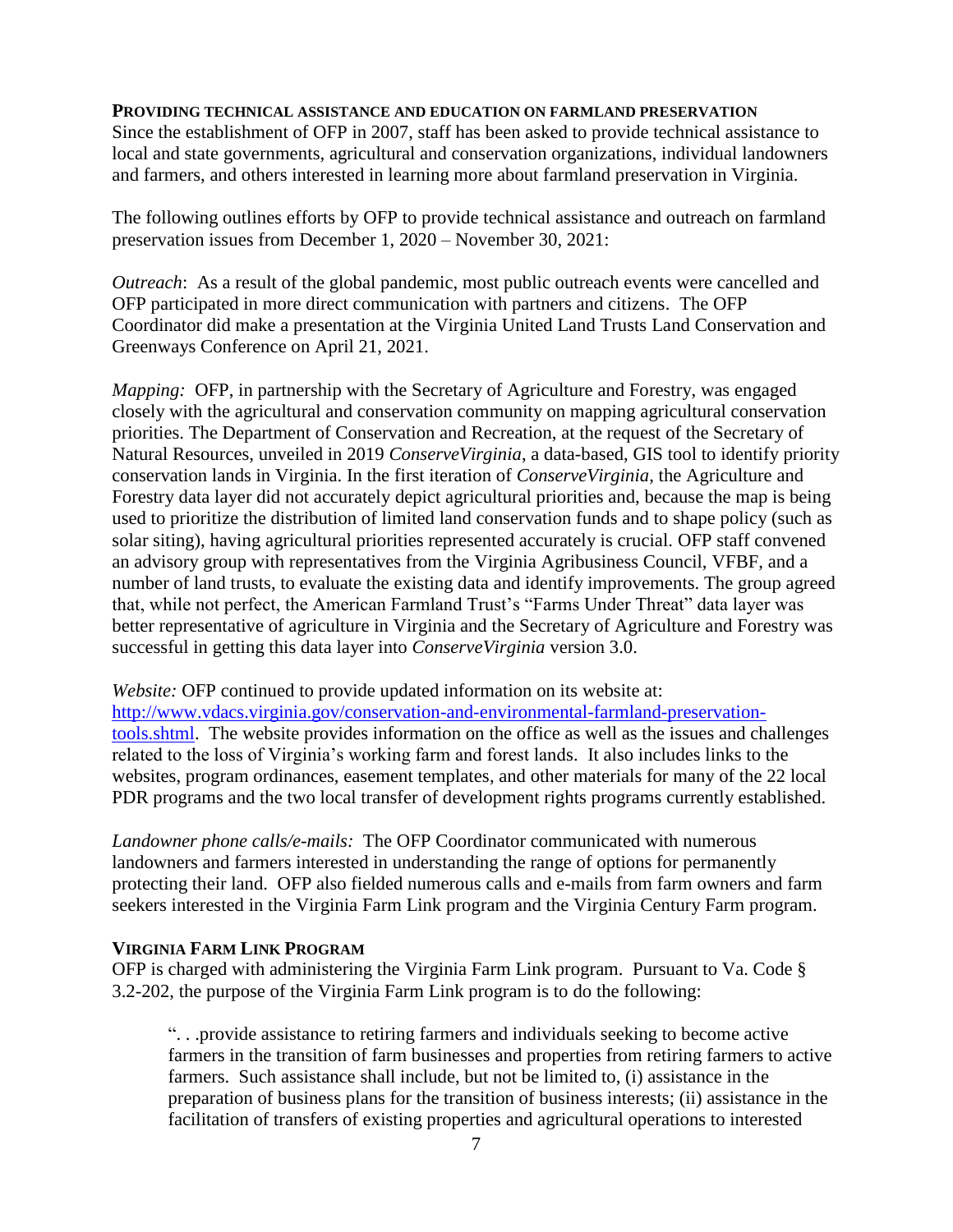buyers; (iii) information on innovative farming methods and techniques; and (iv) research assistance on agricultural, financial, marketing, and other matters."

To date, the primary effort used to implement the Virginia Farm Link program has been the establishment of the Virginia Farm Link database. Released by VDACS in May 2008, this database attempts to bring together farm owners and farm seekers to discuss possible farm transition arrangements. The current iteration of the Farm Link website and database was improved in 2017 after a major update in 2016. At the time of the 2016 update, there were multiple technical issues with the database and website that were not addressed, which may have impacted user interest in the database. These issues were addressed by refinements made in 2017 to the Virginia Farm Link database.

In 2020, VDACS and VFBF entered into a partnership to update and expand the Farm Link website. In order to develop a strategy for a revised website, VFBF and OFP staff called all current active farm owners and farm seekers in the database and asked a series of questions. Surveys were also sent to the following groups: Farm Link users who are not currently active but had used the system within the past year, VFBF producer members, VCE agents, and student agriculture organizations at Virginia Tech. Staff relied on feedback from these groups to develop the following recommendations to improve the Virginia Farm Link database:

- Increase promotion of the site;
- Create a more robust and active site through the use of articles, webinars, email updates, and newsletters;
- Provide expanded resources on succession planning;
- Include additional information on how to find professional help in crafting a succession plan;
- Add success stories from individuals who have completed a succession plan or have transitioned their property;
- Encourage more specifics in profiles to facilitate the likelihood of a successful match.

In fall 2021, the new Virginia Farm Link website was launched at [virginiafarmlink.org.](http://www.virginiafarmlink.org/) This initial period was a soft launch that preceded the official announcement of site's launch at the VFBF Convention on November 30. OFP and VFBF will be making a significant marketing push this winter to encourage new users, tapping in to both VFBF's networks and the broader land conservation community. In addition to the database, the new website will include expanded resources for transition planning. Additionally, the VFBF has hired an employee who will be dedicating half of her time to the Farm Link database and a social media campaign.

The Certified Farm Seeker (CFS) program, which was developed in 2012 in collaboration with the VFBF's Young Farmers group, will continue to operate in its current form. The CFS program helps farm seekers develop a farm business plan and resume and to demonstrate onfarm experience by using five curriculum modules (whole farm planning introduction, business, land acquisition and tenure, marketing, and on-farm experience) that were developed by the Virginia Beginning Farmer and Rancher Coalition Project. The program was designed to help all levels of beginning and experienced young farmers who are looking to farm or to expand their farm.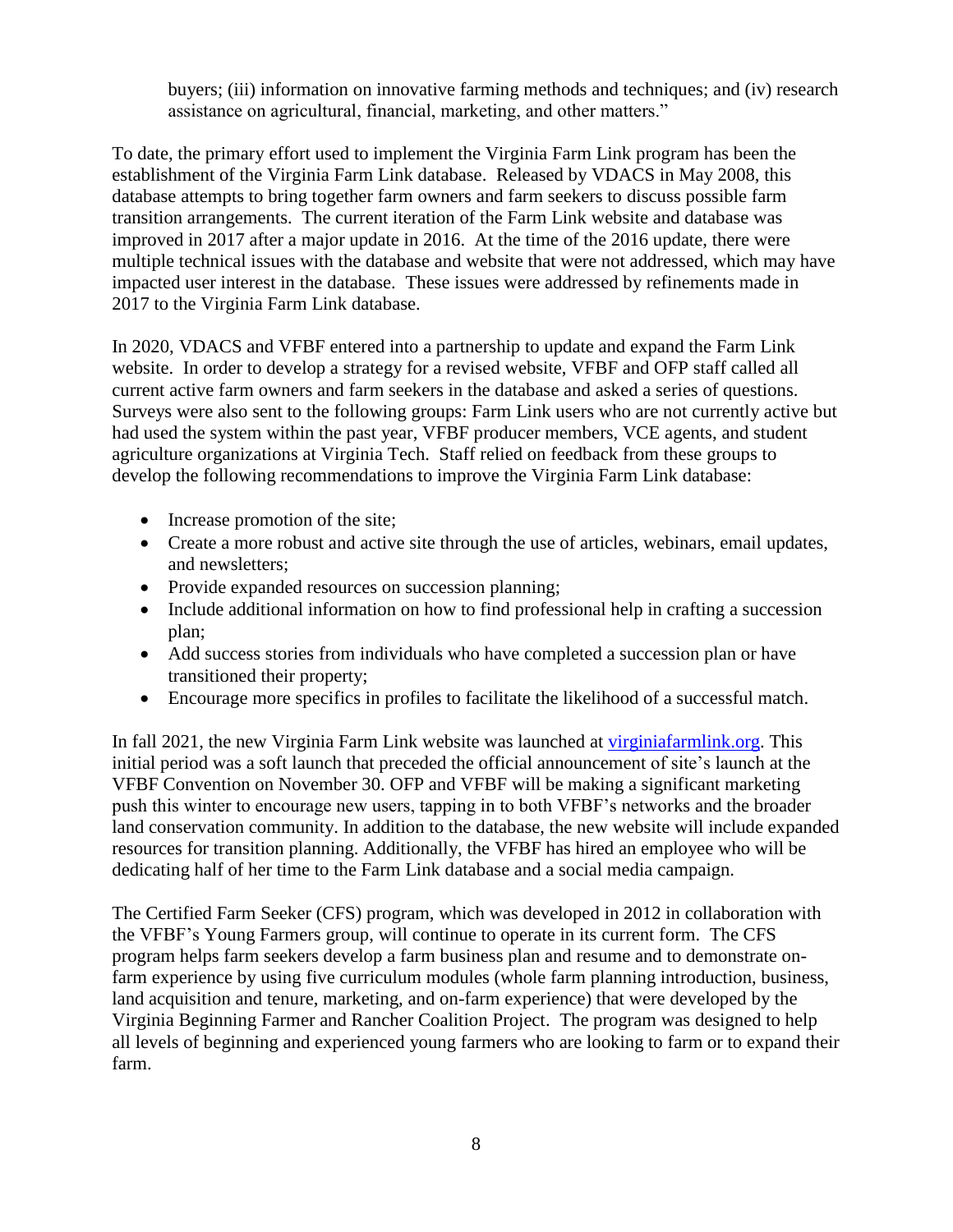OFP also continued to allocate funding for farm transition workshops designed to help farm families and their service providers transition farms and farming operations to the next generation.

OFP allocated \$16,000 to VCE. Of that funding, \$12,000 is available to reimburse the costs associated with workshops held between September 1, 2020, and August 30, 2022. The funding was shifted to be more conducive to the timing of workshops, as most are held in the fall and spring, outside of the primary growing season. The remaining \$4,000 is for the creation of online webinars and presentations with nationally-recognized experts on issues important to agricultural producers, such as transition issues, taxes, and insurance. Any webinars that are conducted will be recorded for inclusion on the new Virginia Farm Link website.

### **VIRGINIA AGRICULTURE LICENSE PLATES**

Chapter 653 of the 2004 Acts of Assembly established a new revenue-generating license plate for supporters of Virginia agriculture. As established in Va. Code § 46.2-749.102, the annual fee for the Virginia agriculture plate is \$25 in addition to the prescribed fee for state license plates. For each \$25 fee collected in excess of 1,000 registrations, \$15 is credited to a special nonreverting fund known as the Virginia Agricultural Vitality Program Fund established within the Department of Accounts. The revenue generated by this fee is paid annually to OFP and to date has been used to fund projects primarily related to the Virginia Farm Link program.

### **VIRGINIA CENTURY FARM PROGRAM**

In October 2010, OFP was assigned the administration of the Virginia Century Farm program, which honors and recognizes those Virginia farm families whose land has been in the same family and actively farmed for more than 100 years. As of October 31, 2021, there are now 1,499 certified Century Farms on record since the beginning of the program in 1997.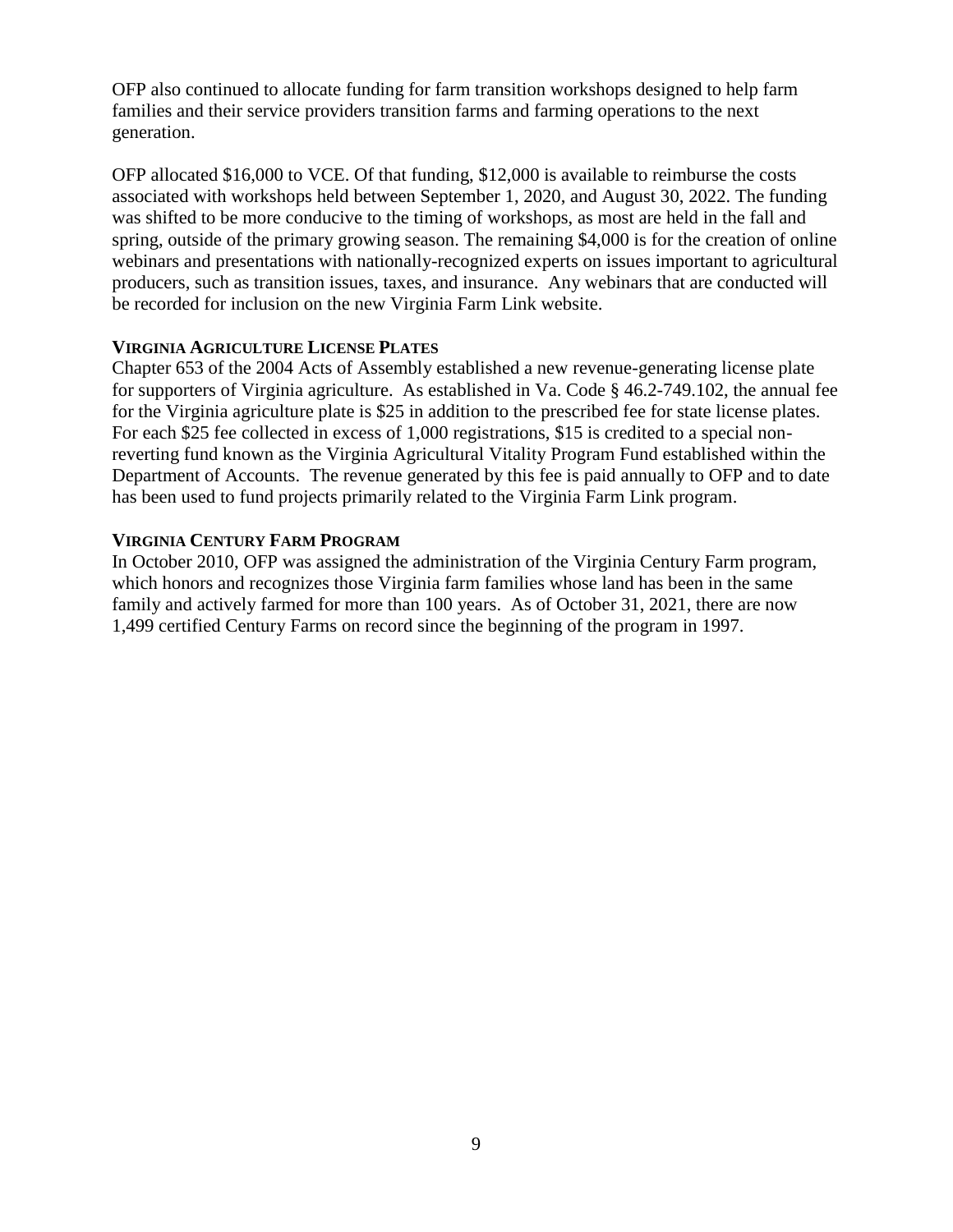

**APPENDIX 1\***

# STATUS OF LOCAL PURCHASE OF DEVELOPMENT RIGHTS (PDR) PROGRAMS

Virginia Department of Conservation & Recreation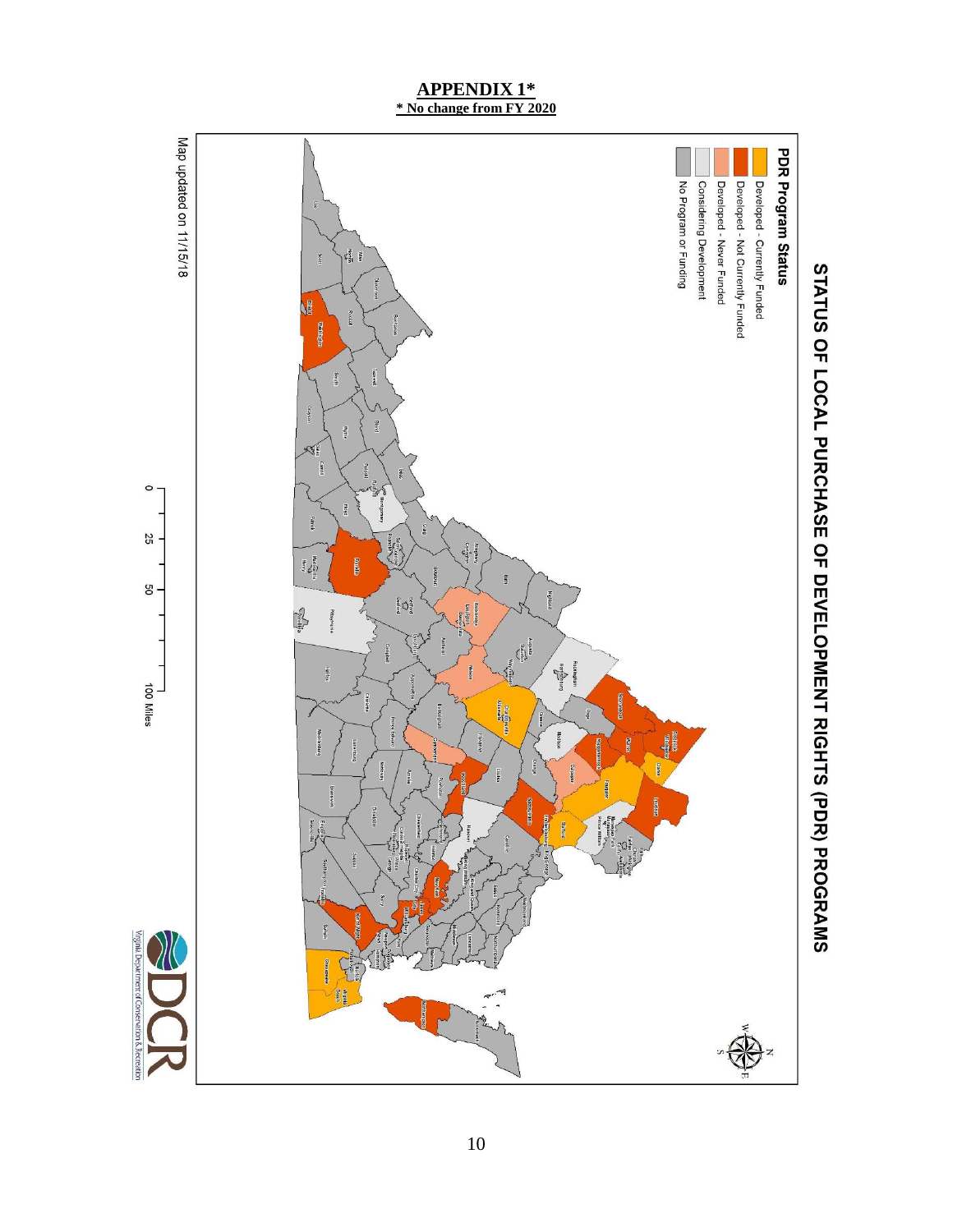# **APPENDIX 2**

# **FY 2021 ALLOCATIONS FOR LOCAL PDR PROGRAMS**

| <b>Locality</b>     | <b>Local Funds Available</b> | <b>Previous State Funds</b><br><b>Remaining</b> | FY 2021 State Funds<br>Awarded |  |
|---------------------|------------------------------|-------------------------------------------------|--------------------------------|--|
|                     | (As of Oct 2020)             | (As of Oct 2020)                                |                                |  |
| County of Albemarle | \$58,333.00                  | \$0.00                                          | \$54,000.00                    |  |
| City of Chesapeake  | \$2,015,975.65               | \$0.00                                          | \$54,000.00                    |  |
| County of Clarke    | \$237,084.00                 | \$75,738.77                                     | \$54,000.00                    |  |
| County of Fauquier  | \$2,2291,082.00              | \$0.00                                          | \$54,000.00                    |  |
| County of Stafford  | \$496,471.00                 | \$0.00                                          | \$54,000.00                    |  |
| <b>TOTAL</b>        | \$5,098,944.65               | \$75,738.77                                     | \$270,000.00                   |  |

11